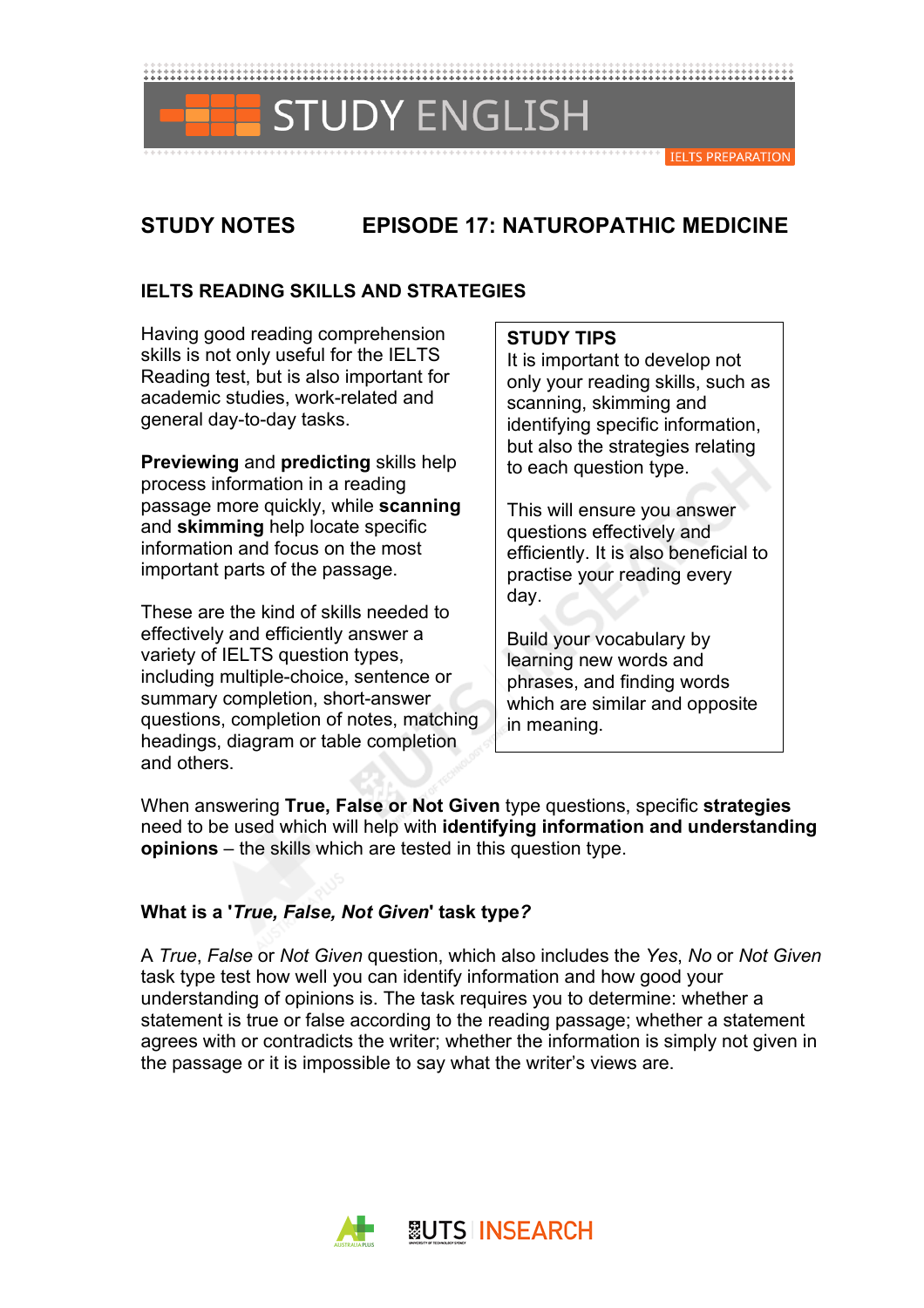

These kinds of questions require you to find an equivalent statement in the reading passage in order to decide the answer. It is unlikely that the same words or phases found in the question/statement would be used in the reading passage. Therefore, it is important to have an understanding of:

- **paraphrasing** rewording of a phrase or sentence to mean the same in another context;
- $\blacksquare$  the different ways words can be used words which have the same or similar meaning (**synonyms**) or words with opposite meaning (**opposites**)

Consider the following three questions/statements and their corresponding equivalent statements from a reading passage. Focus on:

- § paraphrased statements;
- § synonyms, opposites and words which are not the same;
- why the answer is true, false or not given

| <b>Question 1</b>                                                             |                                          |  |  |
|-------------------------------------------------------------------------------|------------------------------------------|--|--|
| <b>Statement</b>                                                              | <b>Reading passage statement</b>         |  |  |
| The <b>vocabulary range</b> of the                                            | The lexical resource of the <b>IELTS</b> |  |  |
| student is assessed in the IELTS                                              | candidate is assessed in the             |  |  |
| Speaking test.                                                                | Speaking test.                           |  |  |
| synonyms: vocabulary range - lexical resource;                                |                                          |  |  |
| similar meaning: IELTS student - IELTS candidate                              |                                          |  |  |
| answer: $true - all information is the same/similar$                          |                                          |  |  |
|                                                                               |                                          |  |  |
| <b>Question 2</b>                                                             |                                          |  |  |
| <b>Statement</b>                                                              | <b>Reading passage statement</b>         |  |  |
| Many foreign students do the                                                  | <b>Most overseas students sit the</b>    |  |  |
| <b>IELTS</b> test in their <b>home countries</b> .                            | IELTS test in their country of           |  |  |
|                                                                               | origin.                                  |  |  |
| synonyms: foreign students – overseas students; $do - sit$ ; home countries – |                                          |  |  |
| country of origin                                                             |                                          |  |  |
| not the same but not an opposite: many versus most                            |                                          |  |  |
| answer: $false - the information is not the same$                             |                                          |  |  |
|                                                                               |                                          |  |  |
| <b>Question 3</b>                                                             |                                          |  |  |
| <b>Statement</b>                                                              | <b>Reading passage statement</b>         |  |  |
| Reading is very difficult for IELTS                                           | Reading is the second most               |  |  |
| candidates.                                                                   | difficult module for IELTS               |  |  |
|                                                                               | students.                                |  |  |
| synonyms/similar meanings: reading - reading module; IELTS candidates -       |                                          |  |  |
| <b>IELTS</b> students;                                                        |                                          |  |  |
| no match: very difficult and second most difficult                            |                                          |  |  |

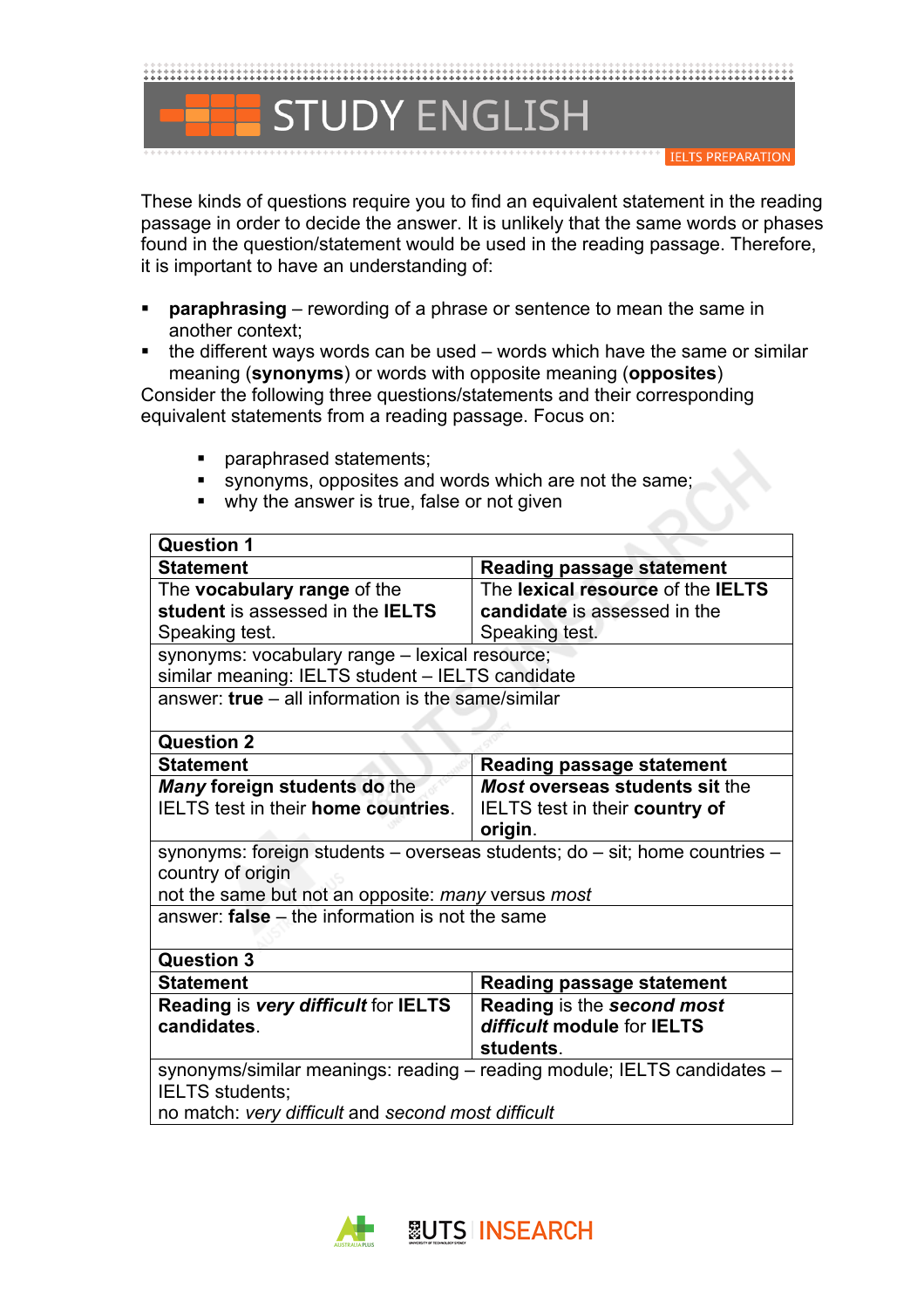

**IELTS PREPARATION** 

answer: **not given** – *very difficult* has no match in the reading passage; *reading is very difficult* does not tell us if the *reading module* is the *second most difficult*; the reading passage doesn't give enough information to tell us the question statement is true. Be careful, though, because there isn't enough relevant information does not necessarily mean the question/statement is false either.

### **Key words**

In the examples above key words in the question/statement were matched with key words in the reading passage statement. When matching key words look for words with similar meanings or synonyms and words with opposite meanings. Paraphrases may also be synonyms. It is important to look for words or phrases, which are not the same in meaning, but are not opposites either; however, they may be related.

| synonyms/similar meanings |                                                                |  |  |  |
|---------------------------|----------------------------------------------------------------|--|--|--|
| adjectives                | brave officer = courageous officer; beneficial effect =        |  |  |  |
|                           | advantageous effect; different design = dissimilar design      |  |  |  |
| nouns                     | area = district; antique = ancient; chance = likelihood;       |  |  |  |
|                           | choice = decision; elegant = beautiful                         |  |  |  |
| phrases                   | energetic = having a lot of energy                             |  |  |  |
| modifiers/                | petite = really small; huge = rather big                       |  |  |  |
| qualifiers                |                                                                |  |  |  |
| verbs                     | switch off = turn off; should = ought to; delete = cancel;     |  |  |  |
|                           | leave = depart; promise = commit oneself                       |  |  |  |
| not + opposite            | cloudless day = sunny day; not tall = short                    |  |  |  |
| (less)                    |                                                                |  |  |  |
| opposites                 |                                                                |  |  |  |
| adjectives                | deep - shallow; delicious - unpalatable; dark - light;         |  |  |  |
|                           | happy - unhappy; efficient - inefficient                       |  |  |  |
| nouns                     | correct – incorrect; sunrise – sunset; liquid – solid; local – |  |  |  |
|                           | foreign; advantage - disadvantage                              |  |  |  |
| verbs                     | disappear - appear; agree - disagree; increase -               |  |  |  |
|                           | decrease; look after – neglect; lose – win                     |  |  |  |
| not                       | $g$ uilty – not guilty; is the highest – isn't the highest     |  |  |  |
|                           | not the same (but not the opposite)                            |  |  |  |
| modal verbs               | should $\neq$ must; is $\neq$ may; ought to $\neq$ need to     |  |  |  |
| modifiers/                | most $\neq$ some; many $\neq$ most; nearly all $\neq$ many     |  |  |  |
| qualifiers                |                                                                |  |  |  |
| words in a                | $hot - warm - cool - cold;$                                    |  |  |  |
| scale                     | definitely - probably - possibly - maybe;                      |  |  |  |

Here is a list of the kind of words to look for.

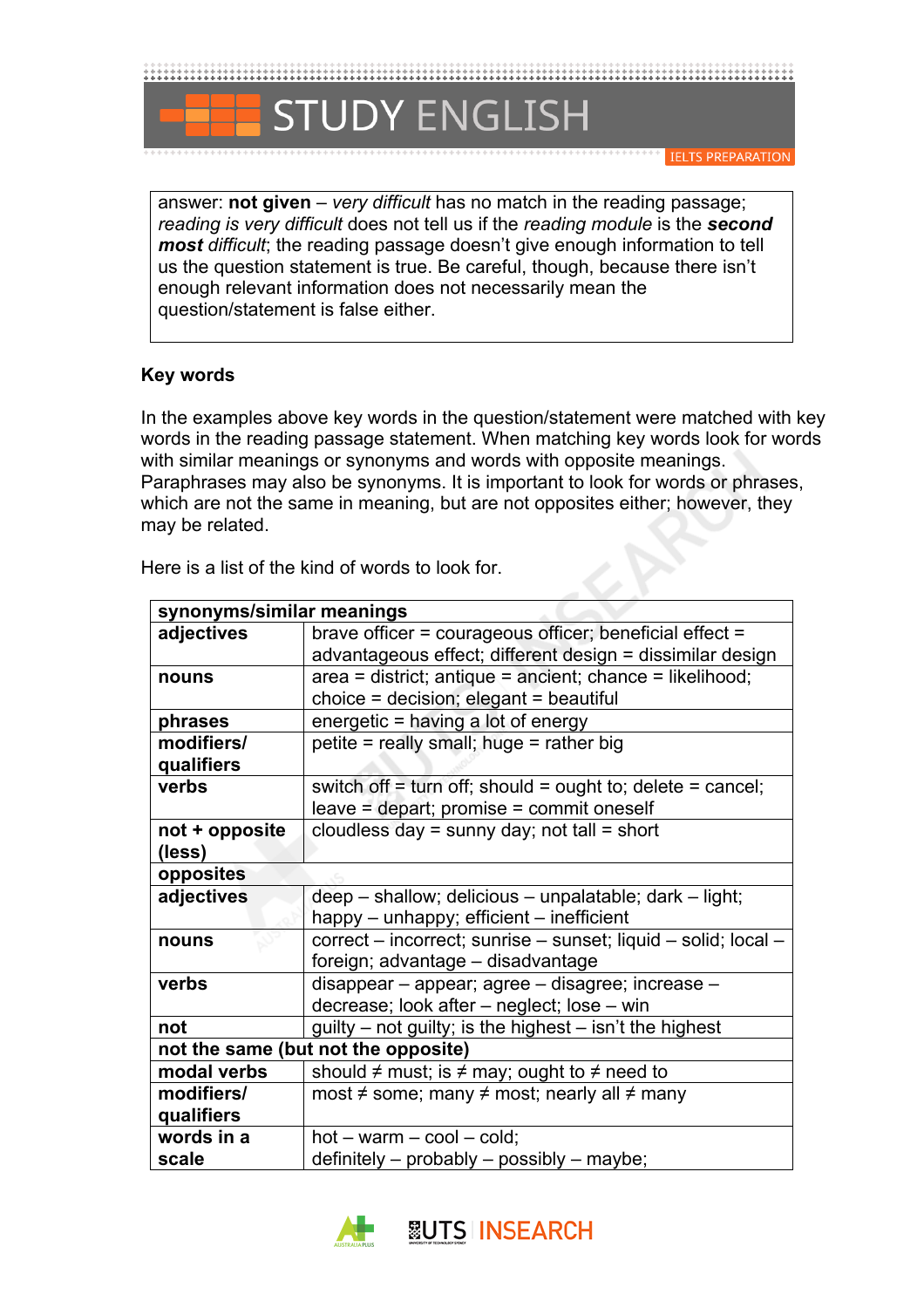

**IELTS PREPARATION** 

|       | little $-$ less $-$ least; much $-$ more $-$ most;<br>well – better – best; badly – worse – worst;<br>rather – somewhat – a little – a bit |
|-------|--------------------------------------------------------------------------------------------------------------------------------------------|
| other | impossible $\neq$ hard; unlikely $\neq$ doubtful                                                                                           |

### **Answering** *'True, False, Not Given'* **questions**

If the question/statement and the reading passage statement contain all **synonyms**, then the answer is **true**.

If either the question/statement or reading passage statement contains one or more **opposites** or the information is **not the same**, then the answer is **false**.

If either the question/statement or reading passage statement contains **synonyms**, but also not enough relevant information or there is no match, then the answer is **not given**.

# **Strategies**

When answering *true*, *false* or *not given* type questions, it is helpful to use the following strategies.

- 1. **identify key words** in the question/statement
- 2. **scan** the reading passage to find sentences which relate to the question/statement
- 3. **identify key words** in the reading passage sentence
- 4. **match the key words** in the question/statement with key words in the reading passage sentence
- 5. **determine** whether the key words are the same, synonyms, opposites or no match
- 6. **decide** whether the answer is True, False or Not Given

Be careful about how you spell **true.** Do not write ture.

### **Reading task**

#### **Questions 1–4**

Do the following statements agree with the information in the reading passage *Naturopathic Medicine*?

Write:

**TRUE** if the statement is true according to the passage

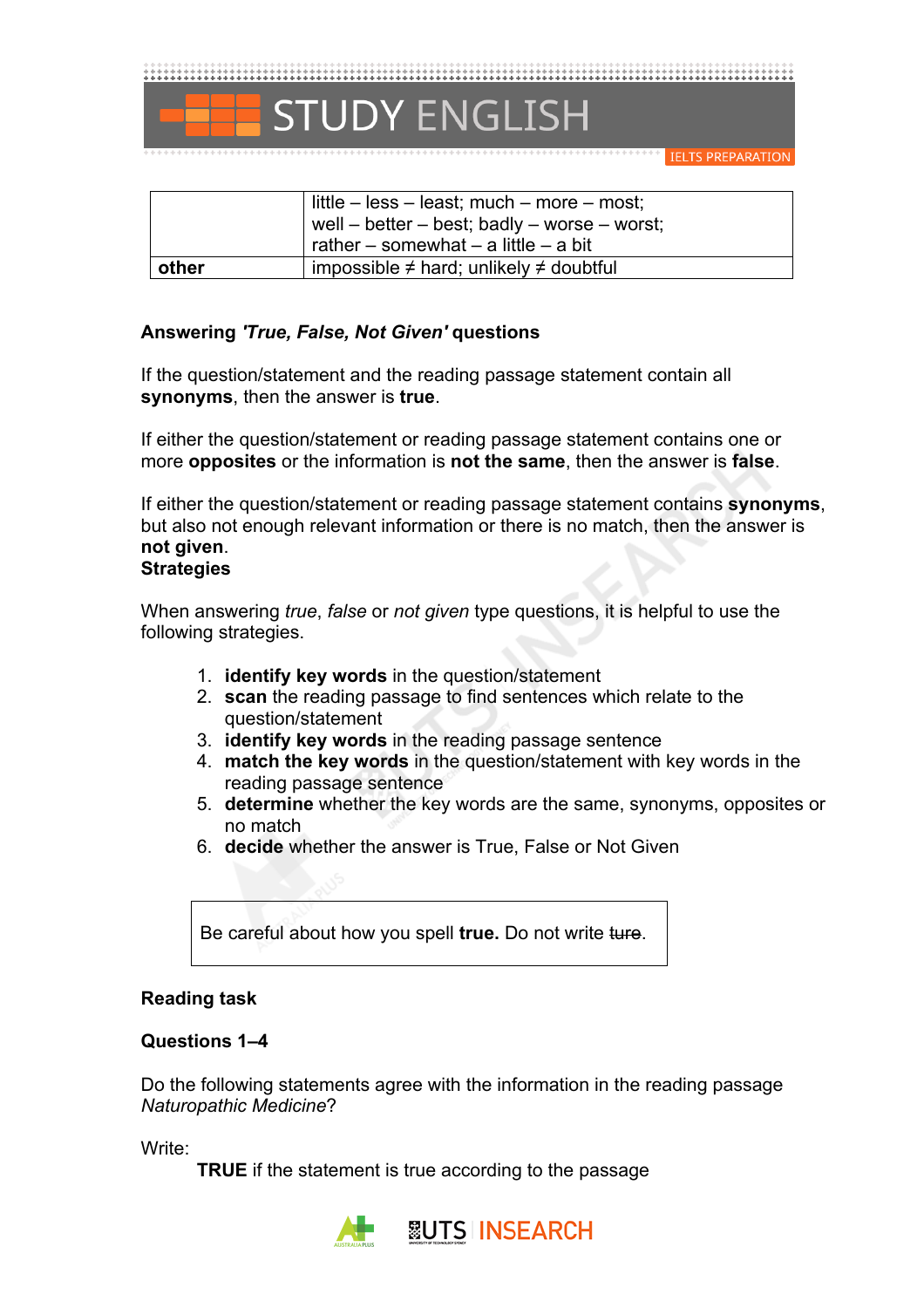

**FALSE** if the statement is false according to the passage **NOT GIVEN** if the information is not given in the passage

- 1. Chinese, Indian and Greek healers laid a foundation for treating illness with herbs.
- 2. The Hippocratic school treated their patients using minerals, physiotherapy and massage.
- 3. Insect parts are used in Chinese herbal medicines because of their beneficial properties.
- 4. Naturopathy is widely practised by many cultures nowadays.

#### **READING PASSAGE**

### **NATUROPATHIC MEDICINE**

**A.** Since the earliest beginnings, every known culture has been treating disease with natural therapies. Through centuries of trial and error, healers in these cultures laid a foundation for herbal medicine. The first known medical books of China, India and Greece all mention herbal formulas used for healing. The Chinese also espoused the benefits of using insects and animal parts in their formulas, while the Indians described the use of water in healing disease.

**B.** It is unclear when naturopathic medicine originated as a science, but historians agree that one of the first "healers" to make a link between food and health was the Greek philosopher, Hippocrates, who lived from about 460 to 400 BC. He is regarded as the father of naturopathic medicine, and also called the father of Western medicine. The Hippocratic school taught that the principles of good health and healing are found in diet and lifestyle. Patients were treated with herbs, fasting, diet, hydrotherapy\* and exercise.

\* a natural method of treating disease or injury using water

**Steps in the strategy**

\_\_\_\_\_\_\_\_\_\_\_\_\_\_\_\_\_\_\_\_

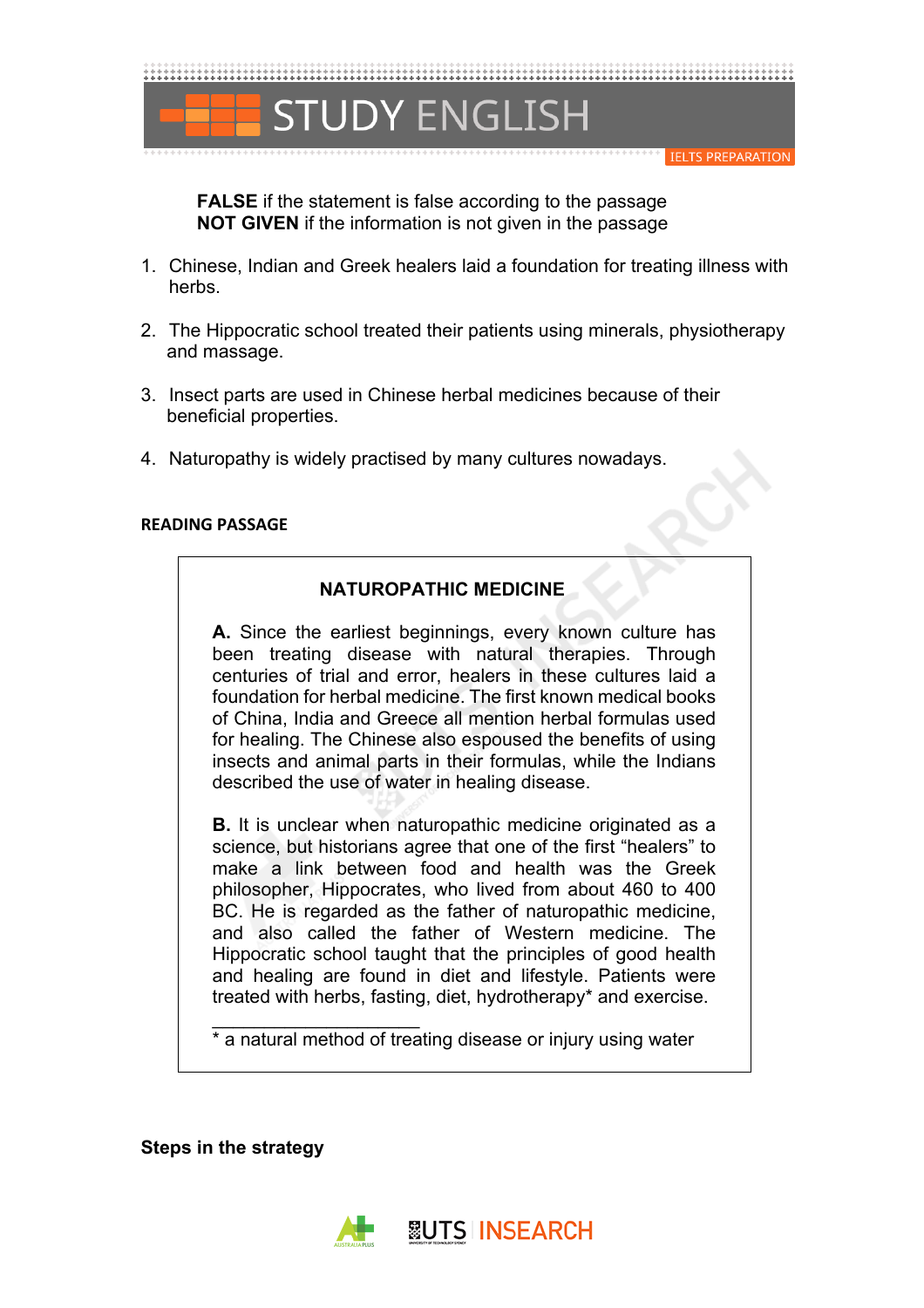

# 1. **identify key words in the question/statement**

The key words in the following questions/statements are in bold.

- o **Chinese**, **Indian and Greek healers laid a foundation** for **treating illness with herbs**.
- o The **Hippocratic school treated** their **patients** using **minerals**, **physiotherapy** and **massage**.
- o **Insect parts** are used in **Chinese herbal medicines** because of their **beneficial properties**.

o **Naturopathy** is **widely practised** by **many cultures nowadays**. **Further steps in the strategy**

- 2. **scan** the reading passage to find sentences which relate to the question/statement
- 3. **identify key words** in the reading passage sentence
- 4. **match the key words** in the question/statement with key words in the reading passage sentence
- 5. **determine** whether the key words are the same (SA), synonyms (S), opposites (O), not the same (NS) or no match (NM)
- 6. **decide** whether the answer is true, false or not given

| <b>Question key words</b>          | Reading passage key words                          | <b>Steps 5 &amp; 6</b> |
|------------------------------------|----------------------------------------------------|------------------------|
| Chinese, Indian & Greek<br>healers | healers in these cultures (every<br>known culture) | <b>NS</b>              |
| 2. laid a foundation               | laid a foundation                                  | 2. SA                  |
| treating illness with herbs<br>3.  | 3. herbal medicine                                 | - S                    |
|                                    |                                                    | <b>FALSE</b>           |

#### **Reading passage**:

Since the earliest beginnings, **every known culture** has been treating disease with natural therapies. Through centuries of trial and error, **healers in these cultures laid a foundation** for **herbal medicine**. The first known medical books of China, India and Greece all mention herbal formulas used for healing.

|  | Hippocratic school<br>treated<br>minerals, physiotherapy and<br>massage | Hippocratic school<br>treated | ົ | SΑ<br>SΑ<br><b>NM</b> |
|--|-------------------------------------------------------------------------|-------------------------------|---|-----------------------|
|  |                                                                         |                               |   | <b>NOT GIVEN</b>      |

#### **Reading passage**:

The **Hippocratic school** taught that the principles of good health and healing are found in diet and lifestyle. Patients were **treated** with herbs, fasting, diet, hydrotherapy and exercise.